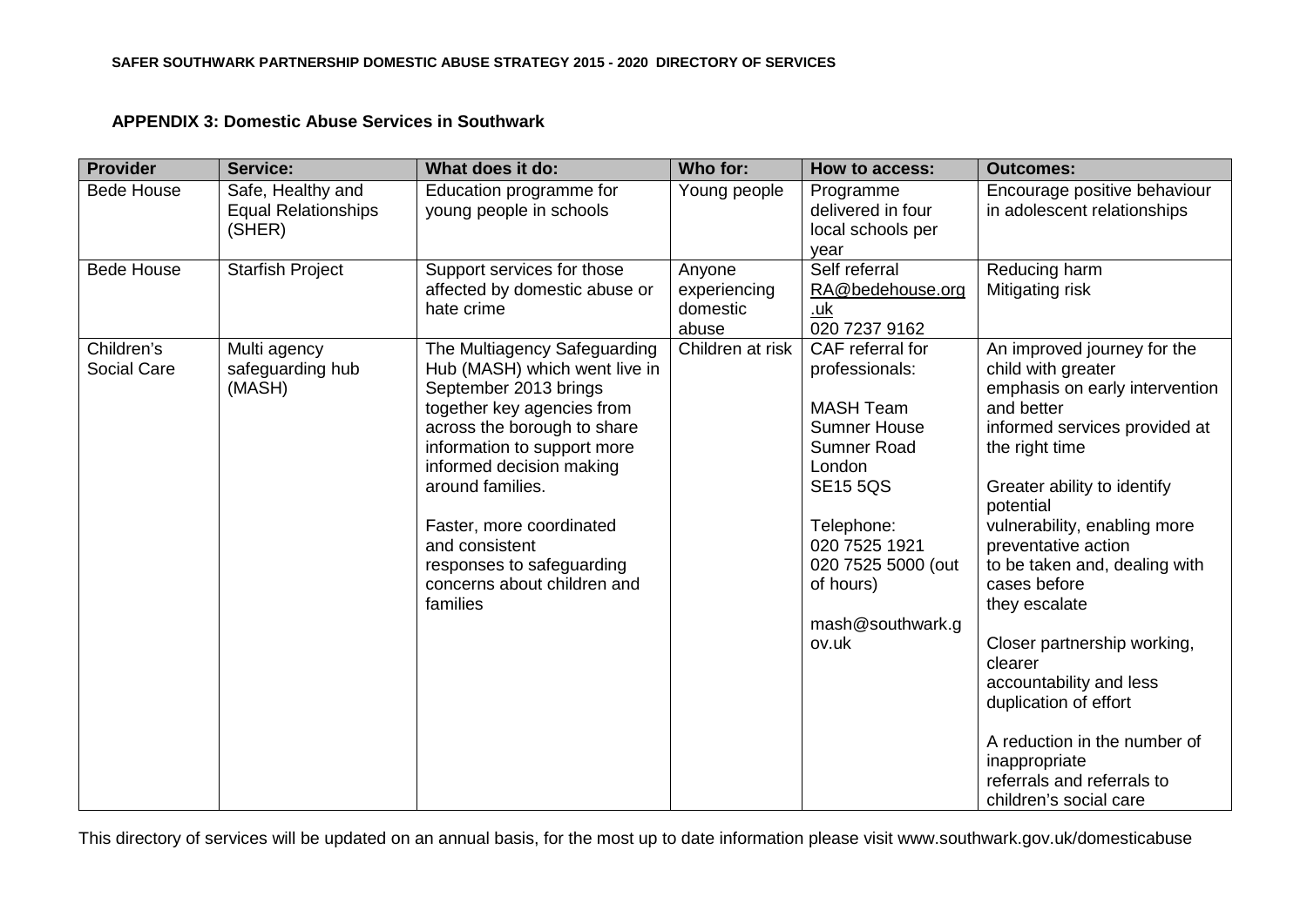| <b>Provider</b>                                                | <b>Service:</b>                                             | What does it do:                                                                                                                                                                                                                                                                                                 | Who for:                                                | <b>How to access:</b>                                                           | <b>Outcomes:</b>                                                                                                                                             |
|----------------------------------------------------------------|-------------------------------------------------------------|------------------------------------------------------------------------------------------------------------------------------------------------------------------------------------------------------------------------------------------------------------------------------------------------------------------|---------------------------------------------------------|---------------------------------------------------------------------------------|--------------------------------------------------------------------------------------------------------------------------------------------------------------|
| Community<br>Safety<br>Partnership<br><b>Services</b><br>(LES) | Multi agency risk<br>assessment conference<br>(MARAC)       | Multiagency, problem solving<br>approach to managing risk for<br>domestic abuse victims and<br>their families                                                                                                                                                                                                    | High risk<br>victims of<br>domestic<br>abuse            | Referrals via Emma<br>Kehoe 0207 525<br>0813<br>emma.kehoe@south<br>wark.gov.uk | Safeguarding victims of<br>domestic violence (DV) and<br>their children, and managing<br>the risk that DV offenders may<br>pose to the public in general     |
| Domestic<br>Violence<br>Intervention<br>Project                | Perpetrator programme                                       | Works with perpetrators to<br>help them stop abusing and<br>find safe alternatives to<br>violence                                                                                                                                                                                                                | Male<br>perpetrators of<br>domestic<br>abuse            | Via Solace:<br>020 7593 1290<br>DVIP direct:<br>020 7633 9181                   | Helping perpetrators stop<br>abusing, and find healthy ways<br>to be with those who are close<br>to them.                                                    |
| Domestic<br>Violence<br>Intervention<br>Project                | <b>YUVA</b>                                                 | Works with perpetrators to<br>help them stop abusing and<br>find safe alternatives to<br>violence                                                                                                                                                                                                                | Adolescent<br>perpetrators of<br>domestic<br>abuse      | http://www.southwar<br>k.gov.uk/downloads/<br>download/3467/yuva<br>referral    | Helping perpetrators stop<br>abusing, and find healthy ways<br>to be with those who are close<br>to them.                                                    |
| <b>MOZAIC</b>                                                  | Women's Wellbeing<br>Project                                | Domestic violence advocacy<br>service that provides free,<br>confidential and independent<br>support, advice and<br>information                                                                                                                                                                                  | Women<br>experiencing<br>domestic<br>violence           | Tel: 0207 188 7710<br>or 0207 188 9181<br>talk@mozaic.org.uk                    | Advising of rights and<br>entitlements and where<br>necessary, asserting these<br>rights and entitlements<br>together with the client or on<br>their behalf. |
| King's college<br>hospital NHS<br>foundation trust             | <b>Community Midwifery</b><br>Assertive outreach<br>service | Where women do not attend<br>appointments or have 'dropped<br>off the radar' we continue to try<br>to re-establish contact with the<br>individual woman including<br>liaising regularly with any<br>individual or other service with<br>whom she has been in touch<br>with in current pregnancy or<br>previously | Pregnant<br>women<br>accessing<br>maternity<br>services | Clients identified via<br>maternity staff                                       | Early identification of domestic<br>abuse so advice and sign<br>posting can be provided and<br>referrals can be made                                         |
| Mayors office<br>for Policing and<br>Crime                     | <b>IDVA</b>                                                 | Offers advocacy, and support                                                                                                                                                                                                                                                                                     | Survivors/victi<br>ms of domestic<br>abuse              | Referral via main DA<br>provider                                                | Reducing harm, mitigating<br>risks                                                                                                                           |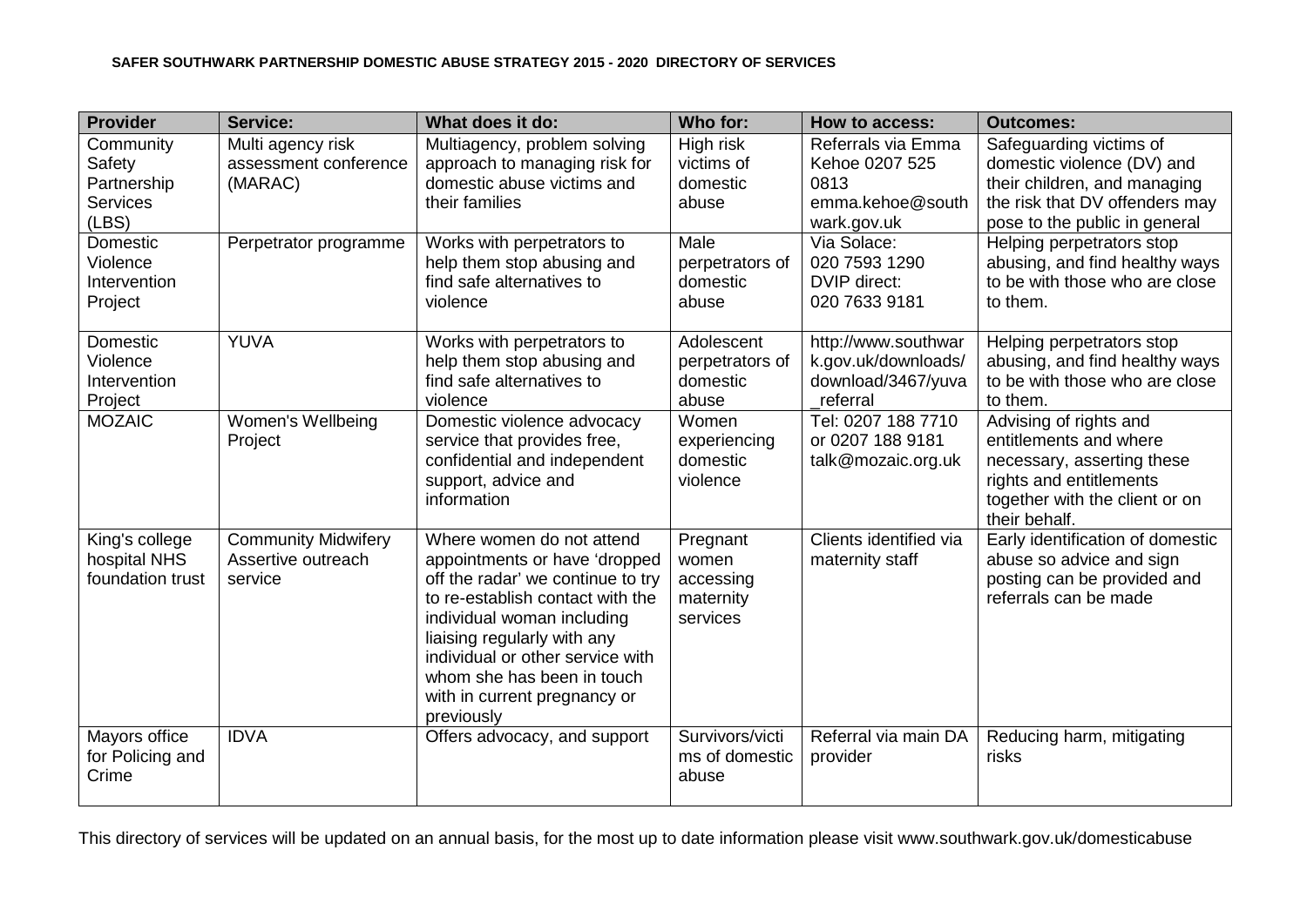### **SAFER SOUTHWARK PARTNERSHIP DOMESTIC ABUSE STRATEGY 2015 - 2020 DIRECTORY OF SERVICES**

| <b>Provider</b>                                 | <b>Service:</b>                                    | What does it do:                                                                                                                            | Who for:                                                                                                                                                              | How to access:                                                                        | <b>Outcomes:</b>                                                                                                                                                                                                                                                                                                                                                                                                          |
|-------------------------------------------------|----------------------------------------------------|---------------------------------------------------------------------------------------------------------------------------------------------|-----------------------------------------------------------------------------------------------------------------------------------------------------------------------|---------------------------------------------------------------------------------------|---------------------------------------------------------------------------------------------------------------------------------------------------------------------------------------------------------------------------------------------------------------------------------------------------------------------------------------------------------------------------------------------------------------------------|
| Metropolitan<br>Police                          | Southwark Community<br><b>Safety Unit</b><br>(CSU) | Manages cases of domestic<br>abuse and low level sexual<br>violence                                                                         | All victims<br>should be<br>referred by<br>police                                                                                                                     | Contact via phone:<br>020 7232 6195<br>Or: 101                                        | Reducing harm<br>Mitigating risk<br>Managing perpetrators                                                                                                                                                                                                                                                                                                                                                                 |
| <b>Rape Crisis</b><br>England &<br><b>Wales</b> | Rape Crisis Centre                                 | Advocacy and counselling for<br>survivors of rape or sexual<br>violence<br>Southwark, Lewisham and<br>Lambeth Hub                           | Those affected<br>by rape or<br>sexual<br>violence                                                                                                                    | 0208 683 3311<br>info@rasasc.org.uk<br>www.rasasc.org.uk<br>National<br>0808 802 9999 | To reduce and/or prevent on<br>going emotional harm to<br>individuals who have suffered<br>sexual crime                                                                                                                                                                                                                                                                                                                   |
| Redthread                                       | <b>KYTE</b>                                        | Identifies young people at risk<br>of serious youth violence<br>and/or gang related activity,<br>which otherwise may not come<br>to notice. | Southwark<br>residents (age<br>16 to 25)<br>presenting at<br>KCH A&E<br>department<br>who are at risk<br>of, or involved<br>in gangs and<br>serious youth<br>violence | <b>Redthread workers</b><br>identify potential<br>clients                             | The youth workers are able to<br>offer support and encourage<br>the young people to accept<br>further help (via SAVU or<br>Serious Violence Caseworker)<br>when they are at their most<br>vulnerable following an<br>incident. Through accepting<br>support the life chances of the<br>young people will improve,<br>giving them the tools to be<br>able to exit their association<br>with gangs and serious<br>violence. |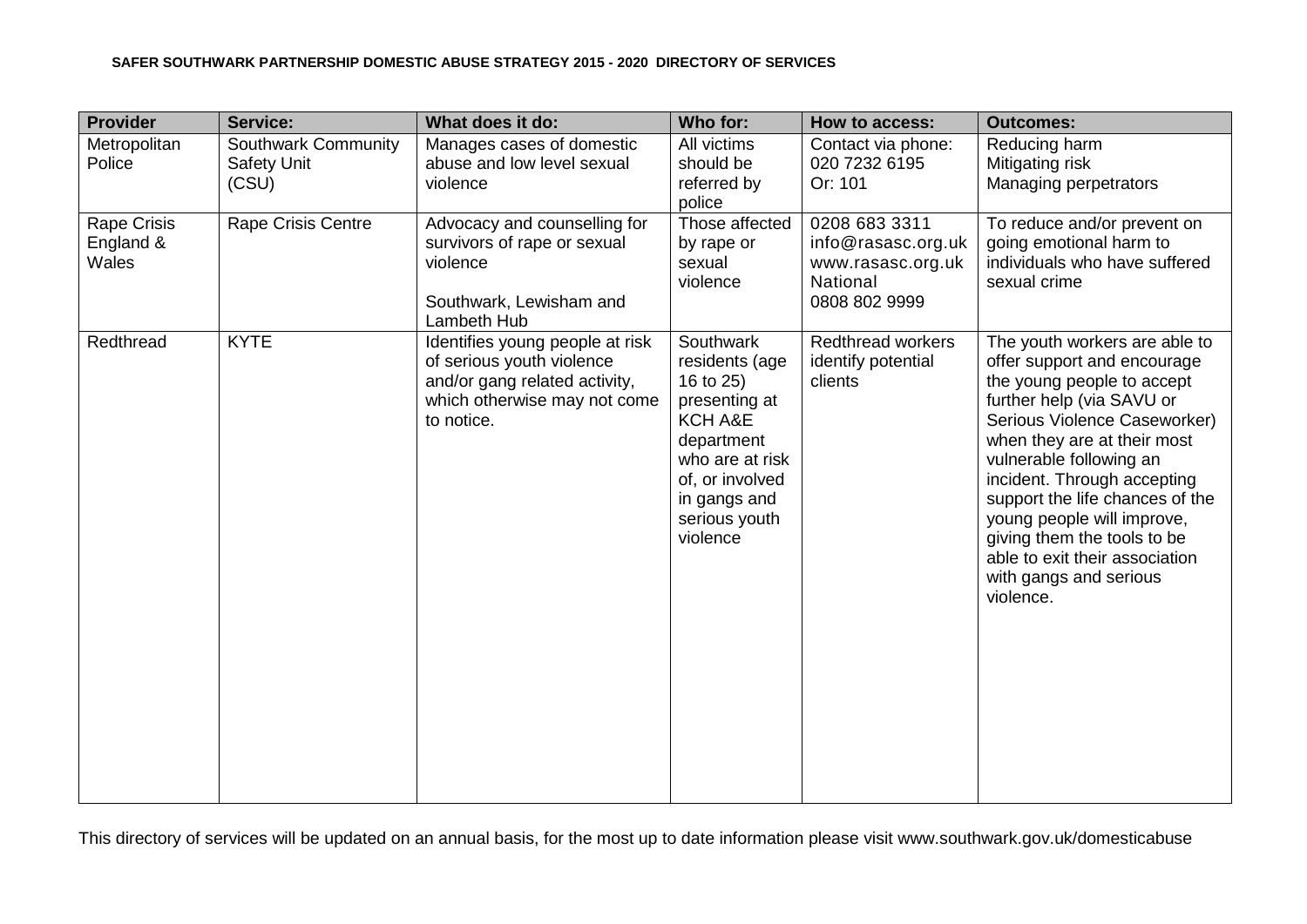### **SAFER SOUTHWARK PARTNERSHIP DOMESTIC ABUSE STRATEGY 2015 - 2020 DIRECTORY OF SERVICES**

| <b>Provider</b>       | <b>Service:</b>                                                       | What does it do:                                                                                                                           | Who for:                                                                                                                                        | How to access:                                                   | <b>Outcomes:</b>                                                                                                               |
|-----------------------|-----------------------------------------------------------------------|--------------------------------------------------------------------------------------------------------------------------------------------|-------------------------------------------------------------------------------------------------------------------------------------------------|------------------------------------------------------------------|--------------------------------------------------------------------------------------------------------------------------------|
| Redthread             | <b>KYSS</b>                                                           | To provide support and where<br>appropriate follow agreed<br>referral pathways to statutory<br>services to improve their<br>sexual health. | Female<br>Southwark<br>residents (age<br>16 to 25)<br>presenting at<br>KCH A&E<br>department<br>whom have<br>experienced<br>sexual<br>violence. | <b>Redthread workers</b><br>identify potential<br>clients        | Enable them to improve their<br>sexual health, mental health<br>and engagement with statutory<br>services including education. |
| Refuge                | Refuge provision                                                      | Refuge provision                                                                                                                           | Women who<br>have<br>experienced<br>domestic<br>abuse                                                                                           | Agency referral /<br>national helpline:<br>0808 2000 247         | Breaking the cycle of domestic<br>abuse                                                                                        |
| Solace<br>Women's Aid | Southwark Advocacy<br>and Support Service<br>(SASS)                   | Offers advocacy, counselling,<br>and support                                                                                               | Services for all<br>victims of<br>domestic<br>abuse over 16<br>years of age,<br>regardless of<br>their gender or<br>sexual<br>orientation.      | <b>Contact Solace:</b><br>020 7593 1290                          | Reducing harm, mitigating<br>risks                                                                                             |
| Solace<br>Women's Aid | Sanctuary scheme                                                      | Adaptations to make victims of<br>domestic abuse safer in their<br>homes.                                                                  | Survivors/victi<br>ms of domestic<br>abuse                                                                                                      | <b>Contact Solace:</b><br>020 7593 1290                          | Mitigating risks to survivors in<br>their homes.                                                                               |
| Solace<br>Women's Aid | Domestic abuse<br>awareness training<br>days for external<br>agencies | Half day training session to<br>raise awareness for council<br>staff and associate<br>organisations about domestic<br>abuse                | Organisations<br>working in<br>Southwark                                                                                                        | Council learning<br>portal<br>www.<br>mylearningsource<br>.co.uk | Wider awareness<br>Increased referrals                                                                                         |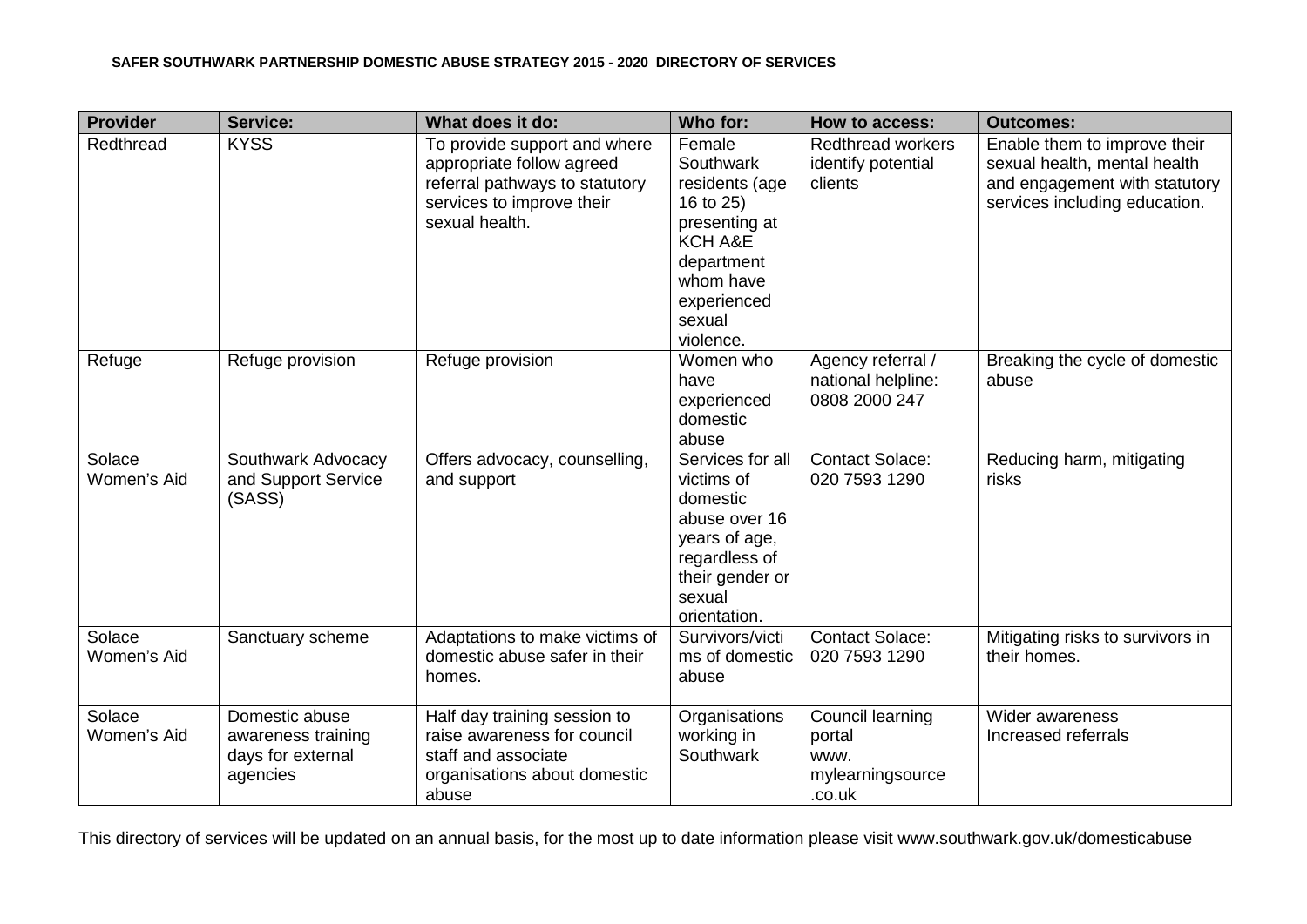| <b>Provider</b>                                       | Service:                                                   | What does it do:                                                                                                                                                                                                                                                                    | Who for:                                                                                                                                           | How to access:                                                                                                                              | <b>Outcomes:</b>                                                                                                                                                                                                                                                                                                           |
|-------------------------------------------------------|------------------------------------------------------------|-------------------------------------------------------------------------------------------------------------------------------------------------------------------------------------------------------------------------------------------------------------------------------------|----------------------------------------------------------------------------------------------------------------------------------------------------|---------------------------------------------------------------------------------------------------------------------------------------------|----------------------------------------------------------------------------------------------------------------------------------------------------------------------------------------------------------------------------------------------------------------------------------------------------------------------------|
| Solace<br>Women's Aid                                 | Domestic abuse<br>champions training for<br>professionals. | <b>Trains staff across Southwark</b><br>Council to provide localised<br>advice and sign posting<br>around domestic abuse                                                                                                                                                            | Council staff                                                                                                                                      | As above                                                                                                                                    | Greater multiagency working<br>and improve services for<br>survivors of domestic abuse                                                                                                                                                                                                                                     |
| Solace<br>Women's Aid                                 | Specialist support and<br>parallel programmes              | Support programmes for<br>children and young people,<br>with parallel workshops for<br>mothers                                                                                                                                                                                      | Survivors/victi<br>ms of domestic<br>abuse                                                                                                         | <b>Contact Solace:</b><br>020 7593 1290<br>Solace workers<br>identify clients                                                               | Provides a safe place to<br>socialise and be supported by<br>others with similar<br>experiences.<br>Group led sessions where<br>women can learn new skills<br>and develop awareness of<br>their rights.<br>Running programme of<br>professionals deliver<br>workshops and therapeutic<br>services to the group<br>members. |
| Solace<br>Women's Aid                                 | Service user forum                                         | Service user forum for<br>domestic abuse                                                                                                                                                                                                                                            | Survivors/victi<br>ms of domestic<br>abuse                                                                                                         | As above                                                                                                                                    | Helping those who experience<br>domestic abuse to shape<br>services                                                                                                                                                                                                                                                        |
| Solace<br>Women's Aid                                 | Peer support<br>programme                                  | Facilitated peer support group<br>for women who have<br>experienced DA                                                                                                                                                                                                              | Survivors/victi<br>ms of domestic<br>abuse                                                                                                         | As above                                                                                                                                    |                                                                                                                                                                                                                                                                                                                            |
| Children's<br>Services -<br>Troubled<br>families team | <b>Family Focus Plus</b>                                   | Identifying and working with<br>some of the most complex<br>families in the borough.<br>Provides the opportunity to<br>think differently about how t<br>families with complex needs<br>are supported and develop an<br>evidence base of what works<br>to turn around these families | Criteria around<br>school<br>exclusion, anti<br>social<br>behaviour,<br>unemployment<br>, domestic<br>abuse or other<br>health/social<br>concerns. | For further<br>information, forms<br>and resources,<br>please contact your<br>the intelligence hub<br>on<br>ffpinfohub@southwa<br>rk.gov.uk | Brings services together to<br>improve outcomes for families<br>as a whole.                                                                                                                                                                                                                                                |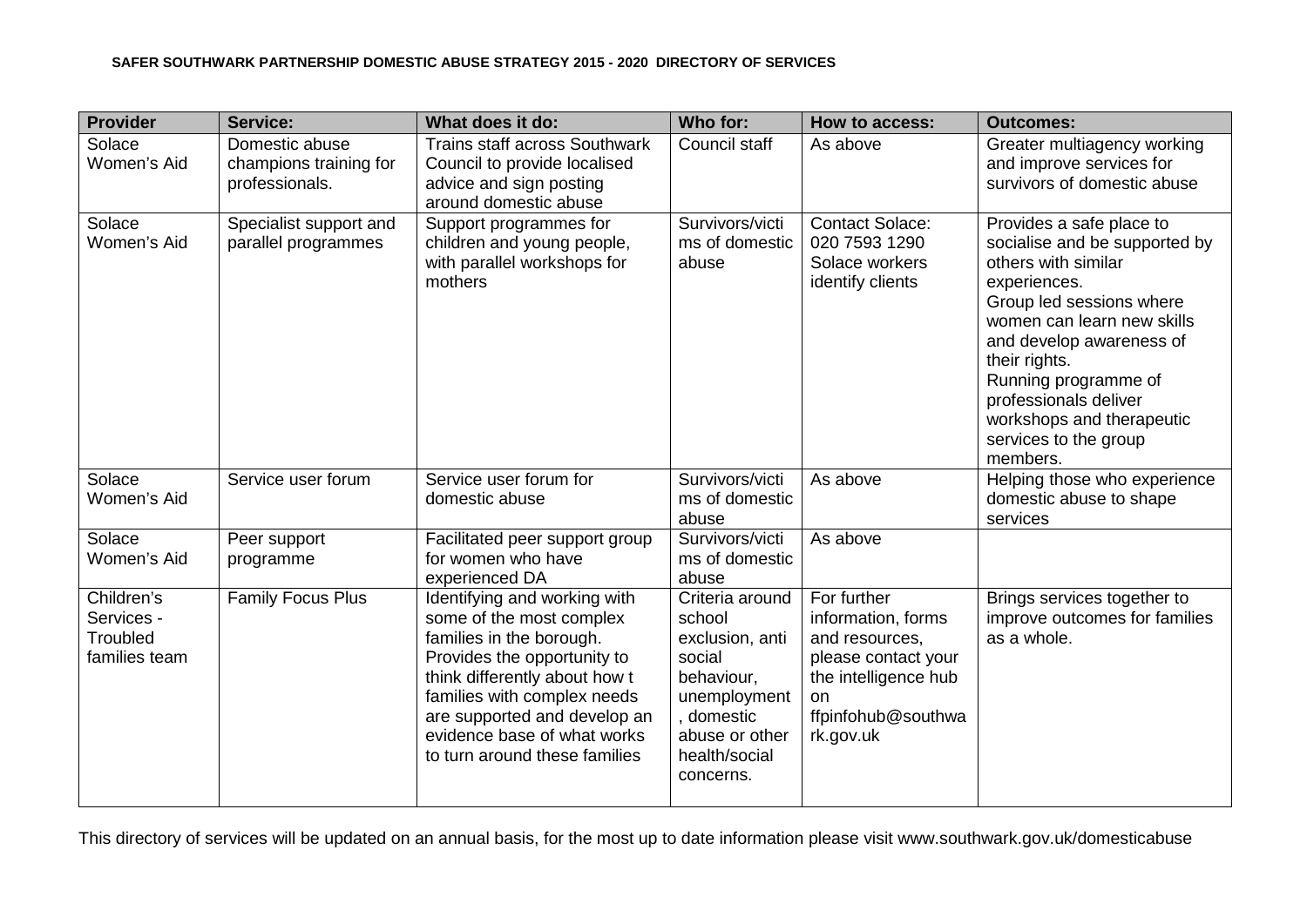### **SAFER SOUTHWARK PARTNERSHIP DOMESTIC ABUSE STRATEGY 2015 - 2020 DIRECTORY OF SERVICES**

| <b>Provider</b> | Service:                                                 | What does it do:                                                                                                                                                                                     |                                                                                                                        | How to access:                                                        | <b>Outcomes:</b>                                                                                                                                                                                                                                      |
|-----------------|----------------------------------------------------------|------------------------------------------------------------------------------------------------------------------------------------------------------------------------------------------------------|------------------------------------------------------------------------------------------------------------------------|-----------------------------------------------------------------------|-------------------------------------------------------------------------------------------------------------------------------------------------------------------------------------------------------------------------------------------------------|
| Victim Support  | <b>Independent Sexual</b><br>Violence Advocate<br>(ISVA) | Offers one to one emotional<br>and practical support to the<br>victims of sexual crime.                                                                                                              | Victims of<br>sexual crime.                                                                                            | Tel: 0845 30 30 900<br>Email:<br>supportline@victims<br>upport.org.uk | To reduce and/or prevent on<br>going emotional harm to<br>individuals who have suffered<br>sexual crime by providing high<br>quality support from point of<br>crisis to a point where the<br>client is in a position to move<br>on from the incident. |
| Xantura         | Tap-it<br>Mobile<br>phone<br>safety<br>app               | The app users will be enabled<br>to set up networks of 'best<br>friends' to stay connected with<br>family and friends and allow<br>them to ask for assistance<br>when they are feeling<br>vulnerable | This service<br>will be free to<br>download and<br>use and will<br>support<br>individuals<br>residing in<br>Southwark. | Download from app<br>store / Google play                              | Create earlier take-up of<br>advice and support services<br>To support greater levels of<br>collaboration and<br>communication between<br>vulnerable women, their<br>friends / relatives and<br>professional support services                         |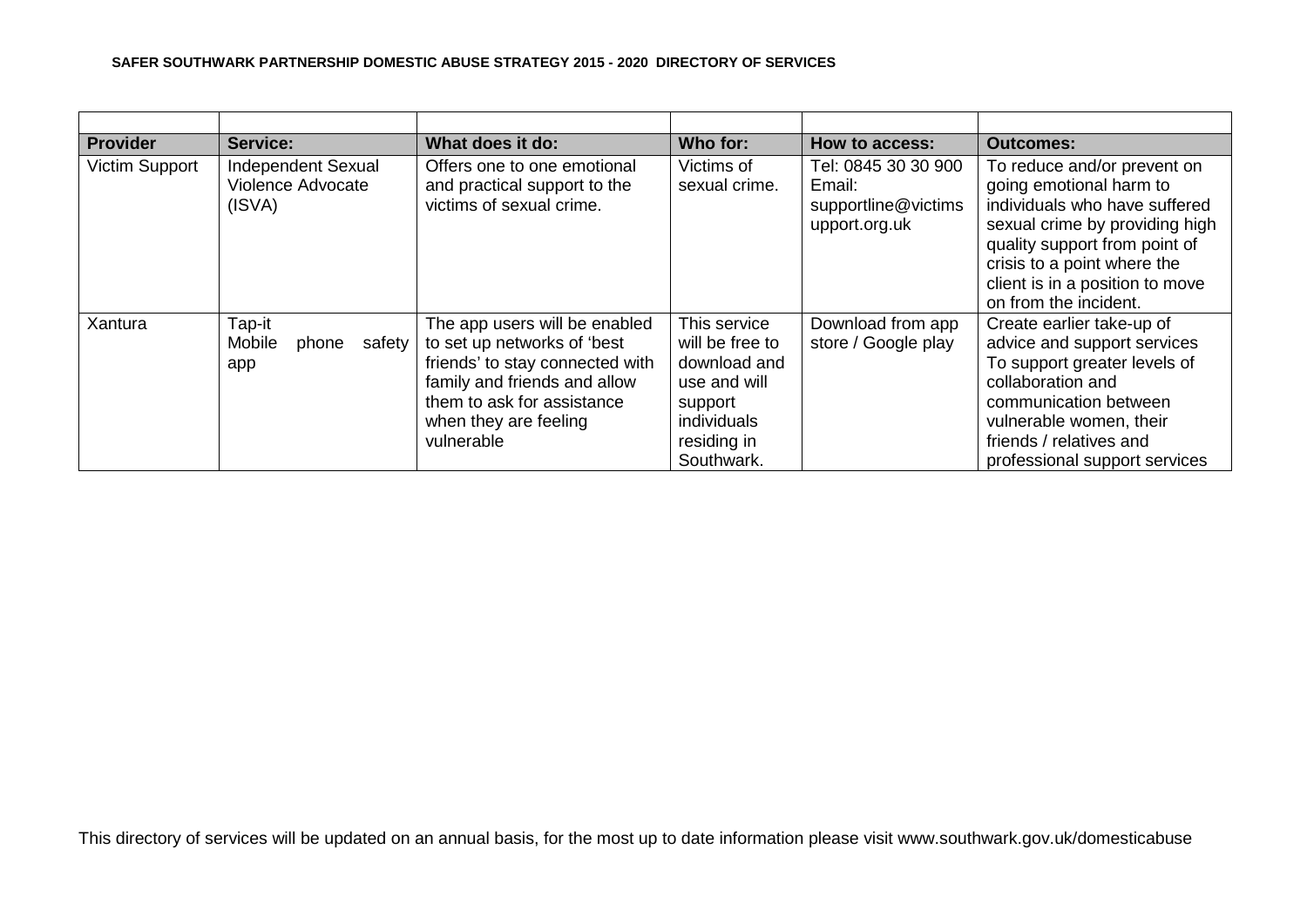# Regional / national services

| Advice and signposting<br>Advice and signposting<br>Advice and signposting      |
|---------------------------------------------------------------------------------|
|                                                                                 |
|                                                                                 |
|                                                                                 |
| Reducing harm                                                                   |
| Mitigating risks                                                                |
| Empowering victims to seek<br>help                                              |
|                                                                                 |
|                                                                                 |
|                                                                                 |
| Support through the court                                                       |
| process to deliver successful<br>prosecutions and increase<br>conviction rates. |
| Reduction of and raising                                                        |
| awareness for FGM                                                               |
|                                                                                 |